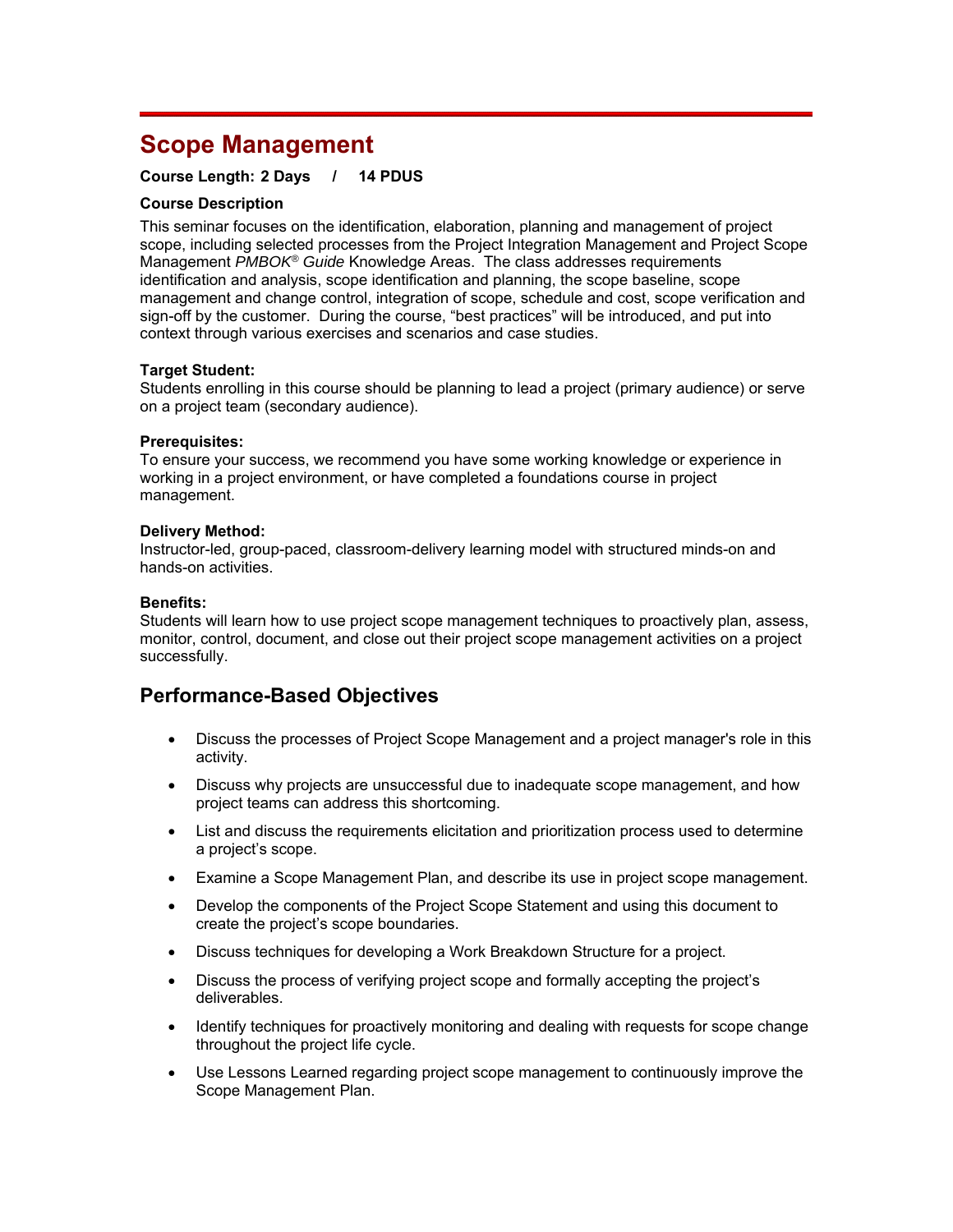## **Course Content**

- 1. Introduction to Project Scope Management Session Overview **Introductions** Course Objectives *Exercise – Create a paper airplane*
- 2. The Project Management Framework

Business case for a project Project objectives How do you define success? The Triple Constraint *Exercise – Determine the project objectives* **Stakeholders** Stakeholder analysis *Exercise – Identify project stakeholders* Managing uncertainty Progressive elaboration Phases & Life Cycles Product Life Cycle Rolling wave planning *PMBOK® Guide* Processes Process Group Interaction Planning processes Project Management Plan Project Subsidiary Management Plans Project Scope Management Plan *Exercise – Review a Project Scope Management Plan PMBOK® Guide* Knowledge Areas Project Scope Management processes Project Scope Management key processes

3. Collect Requirements

Collect Requirements process Requirements analysis Requirements gathering techniques Group Creativity techniques *Exercise – Create a list of Business Requirements* Prioritizing requirements *Exercise – Prioritize the Business Requirements* Collect Requirements outputs Requirements Documentation Requirements Management Plan Requirements Traceability Matrix Sample Requirements Traceability Matrix *Exercise – Fill in a Requirements Traceability Matrix*